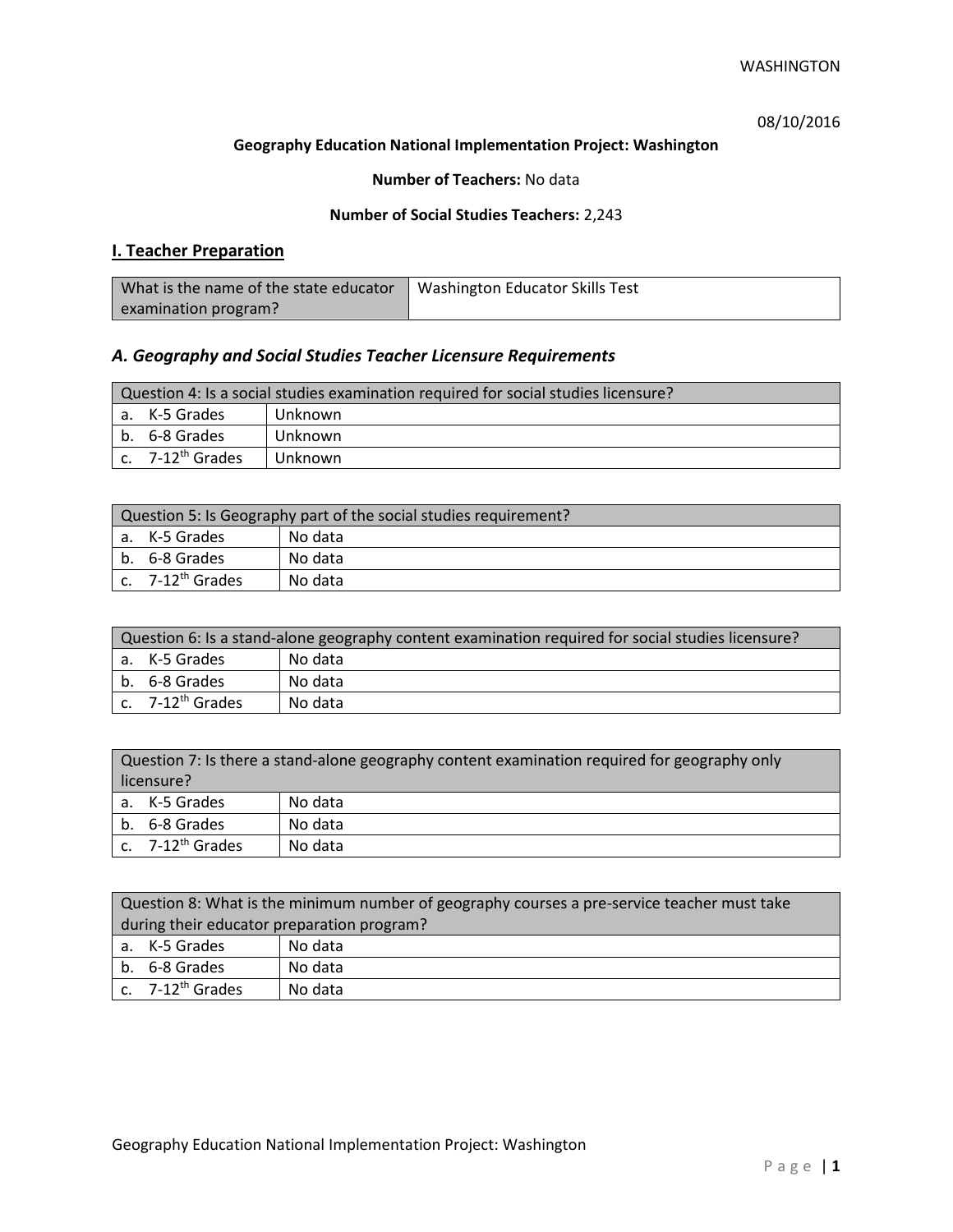| Question 9: Additional information about how | No data |
|----------------------------------------------|---------|
| teachers become certified in your state?     |         |

# *B. Professional Development*

| Question 10: Can in service teachers receive<br>certification credit for professional<br>development courses or programs in<br>geography? | No data |
|-------------------------------------------------------------------------------------------------------------------------------------------|---------|
| Question 11: Does the state education agency<br>(SEA) provide professional development in<br>geography?                                   | No data |

# **II. Curriculum**

| Question 15: What is the name of the state   | Washington State K-12 Social Studies Learning |
|----------------------------------------------|-----------------------------------------------|
| standards?                                   | Standards                                     |
| Question 16: How are the state standards     | No data                                       |
| presented by grade level?                    |                                               |
| Question 17: When were the standards last    | 3-6 years                                     |
| revised?                                     |                                               |
| Question 18: Are there plans for revision to | No timeline                                   |
| the state standards?                         |                                               |
| Question 19: Is geography included in the    | No data                                       |
| state standards?                             |                                               |
| Question 20: How are the geography           | Geography standards are organized by strand   |
| standards organized?                         |                                               |
| Question 21: What framework and/or           | No data                                       |
| documents were used?                         |                                               |

# **Question 22: What general topics are included?**

No data

| Question 23: What is the total number of credit | 19 credit hours  |
|-------------------------------------------------|------------------|
| hours required for high school graduation?      |                  |
| Question 24: What is the total number of social | 2.5 credit hours |
| studies credit hours required for high school   |                  |
| graduation?                                     |                  |
| Question 25: What is the total number of        | 1 credit hour    |
| geography credit hours required for high school |                  |
| graduation?                                     |                  |